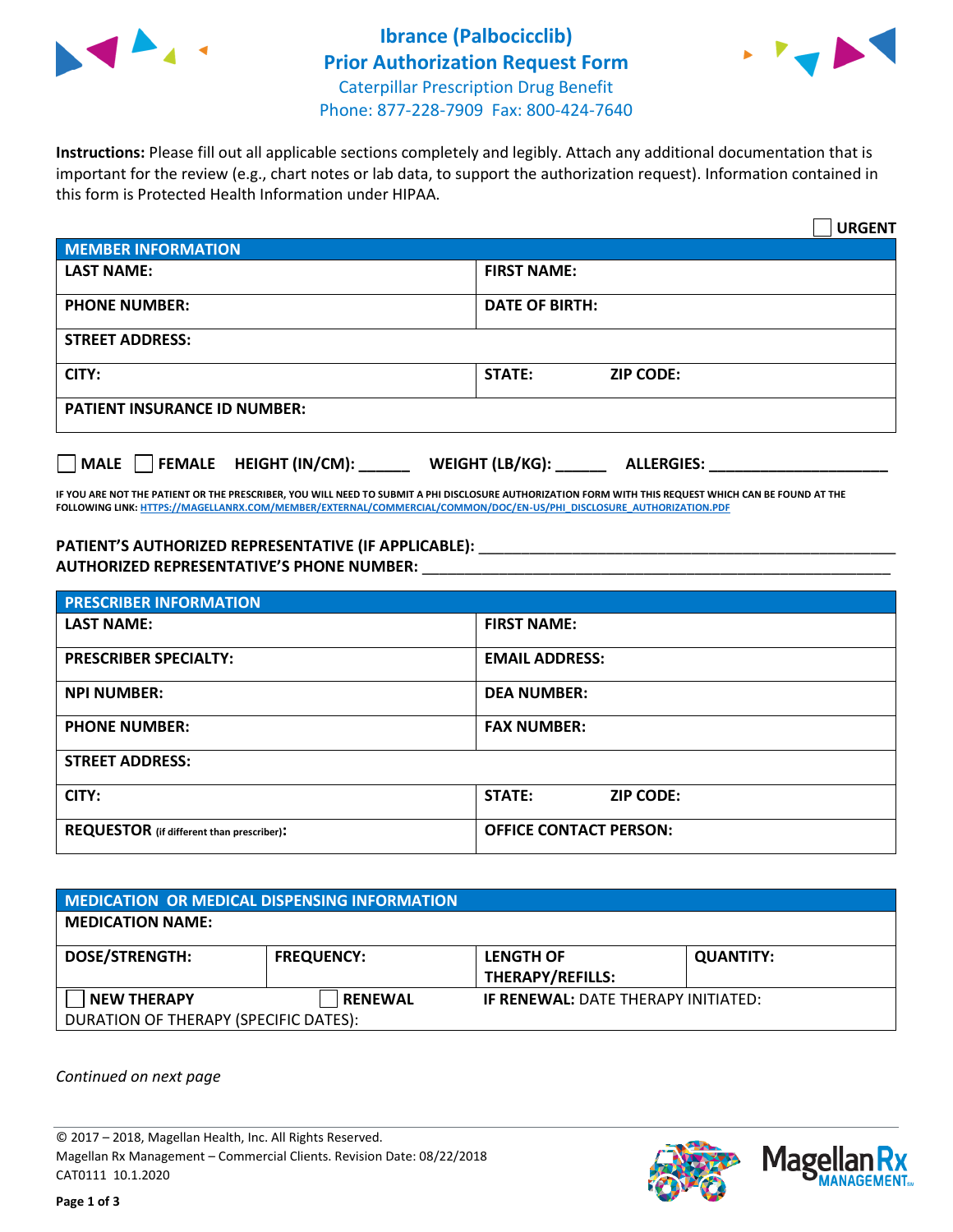



**MEMBER'S LAST NAME:** \_\_\_\_\_\_\_\_\_\_\_\_\_\_\_\_\_\_\_\_\_\_\_\_\_\_\_ **MEMBER'S FIRST NAME:** \_\_\_\_\_\_\_\_\_\_\_\_\_\_\_\_\_\_\_\_\_\_\_\_\_\_\_

|                                                                                                            | 1. HAS THE PATIENT TRIED ANY OTHER MEDICATIONS FOR THIS CONDITION?                                                 | <b>NO</b><br>YES (if yes, complete below) |  |  |
|------------------------------------------------------------------------------------------------------------|--------------------------------------------------------------------------------------------------------------------|-------------------------------------------|--|--|
| <b>MEDICATION/THERAPY (SPECIFY</b>                                                                         | <b>DURATION OF THERAPY (SPECIFY</b>                                                                                | <b>RESPONSE/REASON FOR</b>                |  |  |
| DRUG NAME AND DOSAGE):                                                                                     | DATES):                                                                                                            | <b>FAILURE/ALLERGY:</b>                   |  |  |
|                                                                                                            |                                                                                                                    |                                           |  |  |
|                                                                                                            |                                                                                                                    |                                           |  |  |
| <b>2. LIST DIAGNOSES:</b>                                                                                  |                                                                                                                    | <b>ICD-10:</b>                            |  |  |
|                                                                                                            |                                                                                                                    |                                           |  |  |
|                                                                                                            | 3. REQUIRED CLINICAL INFORMATION: PLEASE PROVIDE ALL RELEVANT CLINICAL INFORMATION TO SUPPORT A                    |                                           |  |  |
| PRIOR AUTHORIZATION.                                                                                       |                                                                                                                    |                                           |  |  |
| <b>Clinical Information:</b>                                                                               |                                                                                                                    |                                           |  |  |
|                                                                                                            |                                                                                                                    |                                           |  |  |
| trial? $\Box$ Yes $\Box$ No                                                                                | Is this drug being prescribed to this patient as part of a treatment regimen specified within a sponsored clinical |                                           |  |  |
|                                                                                                            |                                                                                                                    |                                           |  |  |
|                                                                                                            | Does the patient have estrogen receptor positive advanced breast cancer? $\Box$ Yes $\Box$ No                      |                                           |  |  |
| Please submit documentation.                                                                               |                                                                                                                    |                                           |  |  |
|                                                                                                            |                                                                                                                    |                                           |  |  |
| Is the patient's breast cancer HER-2 negative? $\Box$ Yes $\Box$ No<br>Please submit documentation.        |                                                                                                                    |                                           |  |  |
|                                                                                                            |                                                                                                                    |                                           |  |  |
|                                                                                                            | Does the patient have a creatinine clearance greater than 30 mL per minute (or an estimated GFR of                 |                                           |  |  |
| 30mL/min/1.73m2 or greater? □ Yes □ No                                                                     |                                                                                                                    |                                           |  |  |
|                                                                                                            |                                                                                                                    |                                           |  |  |
| Has the patient received prior treatment with fulvestrant? $\Box$ Yes $\Box$ No                            |                                                                                                                    |                                           |  |  |
| Has the patient received prior treatment with everolimus? $\Box$ Yes $\Box$ No                             |                                                                                                                    |                                           |  |  |
|                                                                                                            |                                                                                                                    |                                           |  |  |
| Is the patient a postmenopausal female? $\Box$ Yes $\Box$ No                                               |                                                                                                                    |                                           |  |  |
|                                                                                                            |                                                                                                                    |                                           |  |  |
| <b>Postmenopausal Patients</b>                                                                             |                                                                                                                    |                                           |  |  |
|                                                                                                            |                                                                                                                    |                                           |  |  |
| Has the patient received previous endocrine-based therapy for their advanced disease? $\Box$ Yes $\Box$ No |                                                                                                                    |                                           |  |  |
|                                                                                                            |                                                                                                                    |                                           |  |  |
| Has the patient experienced disease progression following endocrine-based therapy? $\Box$ Yes $\Box$ No    |                                                                                                                    |                                           |  |  |
| Please submit documentation of all previous treatment regimens.                                            |                                                                                                                    |                                           |  |  |
| Will the patient use letrozole in combination with Ibrance (palbociclib)? $\Box$ Yes $\Box$ No             |                                                                                                                    |                                           |  |  |
|                                                                                                            |                                                                                                                    |                                           |  |  |
| Will the patient use fulvestrant in combination with Ibrance (palbociclib)? $\Box$ Yes $\Box$ No           |                                                                                                                    |                                           |  |  |
|                                                                                                            |                                                                                                                    |                                           |  |  |

**Page 2 of 3**